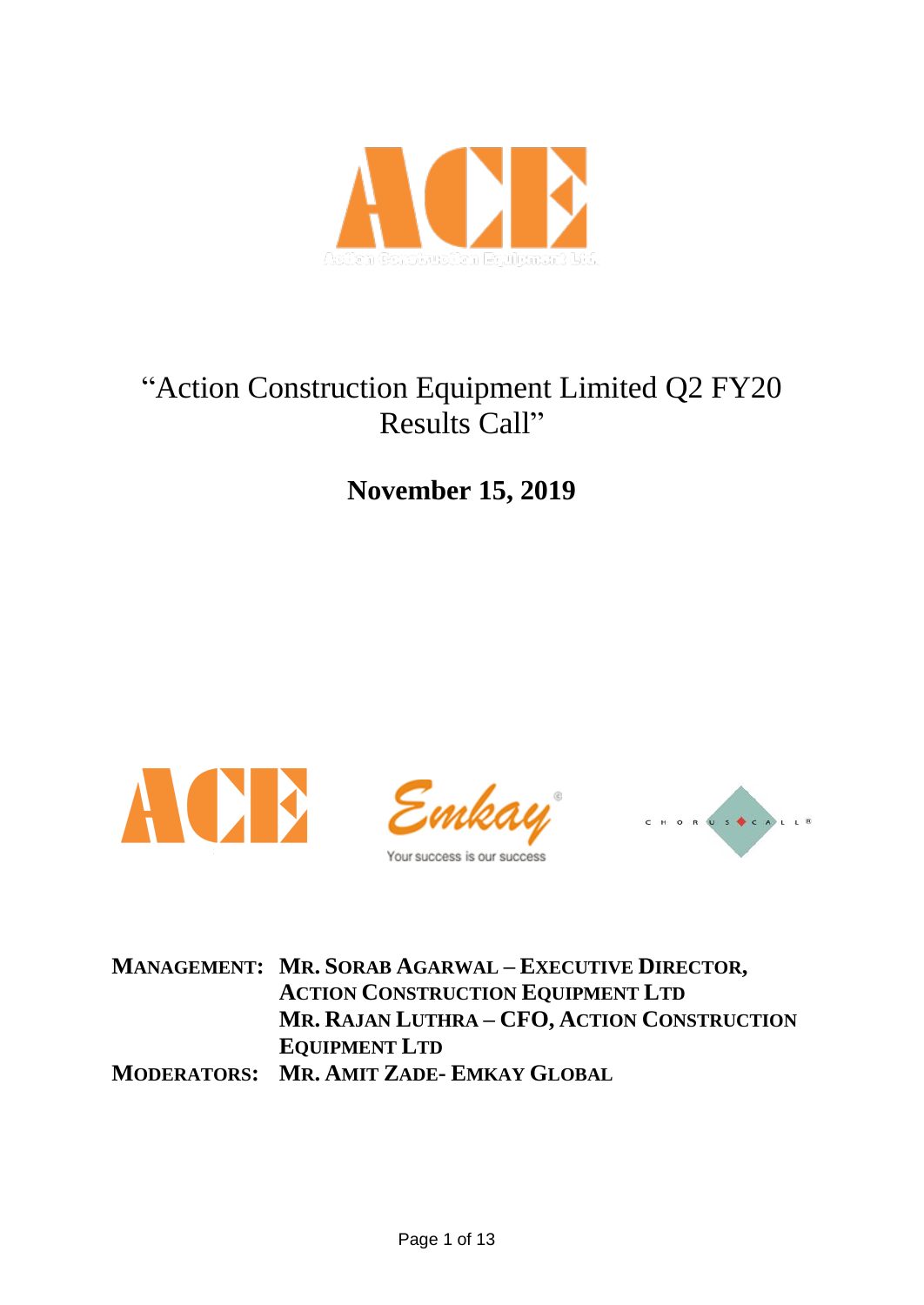

- **Moderator:** Ladies and Gentlemen, Good Day and welcome to the Q2 FY20 Results Call of Action Construction Equipment Limited hosted by Emkay Global Financial Services. We have with us Mr. Sorab Agarwal -- Executive Director and Mr. Rajan Luthra – CFO. As a reminder, all participant lines will be in the listen-only mode and there will be an opportunity for you to ask questions at the end of today"s presentation. Should you need assistance during the conference, please signal an operator by pressing "\*" and then '0" on your touchtone telephone. Please note that this conference is being recorded. I would now like to hand the conference over to Mr. Amit Zade of Emkay Global. Thank you and over to you, sir.
- **Amit Zade**: Good evening everyone. I would like to welcome the management and thank them for giving us this opportunity. I would now hand over the call to the management for opening remarks. Over to you, sir.
- **Sorab Agarwal:** Good evening everybody. Our country currently is in a grip of slowdown in economic activity which has resulted in subpar Quarter 2 performance by our company. The seed of shrinkage in demand for construction equipment was faster than anticipated and was further deepened by the extended monsoons which negatively affect the construction and infrastructure activity. Our revenue in Quarter 2 of the current financial year has seen negative revenue growth of 8.6% on quarter-on-quarter basis and 22% on year-on-year basis and currently stands at 268 crores vis-à-vis 344 crores for the last year. In spite of de-growth of 22% we have been able to maintain our EBITDA margins at 8.2% vis-à-vis 8.1% in the last quarter of current financial year and have shown betterment as compared to 7.2% EBITDA margin of September quarter of last year.

On half yearly basis, our revenue has degrown by 17.5%, but here we have managed a marginally better EBITDA margin of 8.1% for the first half vis-à-vis 7.9% for the first half of last year.

Looking at the current economic scenario and reduction in GDP growth, we would like to revise our revenue guidance for the whole year FY20 to a negative growth of around 15% to 20%, but we are hopeful of maintaining our EBITDA margins at similar levels as of last year which is around 8%.

The economic activity is slow in both our major business segments that are the industrial sector as well as the infrastructure segments and as of now we do not see any respite over the next two, three months and are hopeful that the scenario will start to look better over the next two quarters. We are definitely facing short-term pain with respect to revenue and growth in the company, but the prospect for medium and long term remain good and are hopeful of normalizing revenue and bottom line of the company as soon as the economic activity picks up in the country.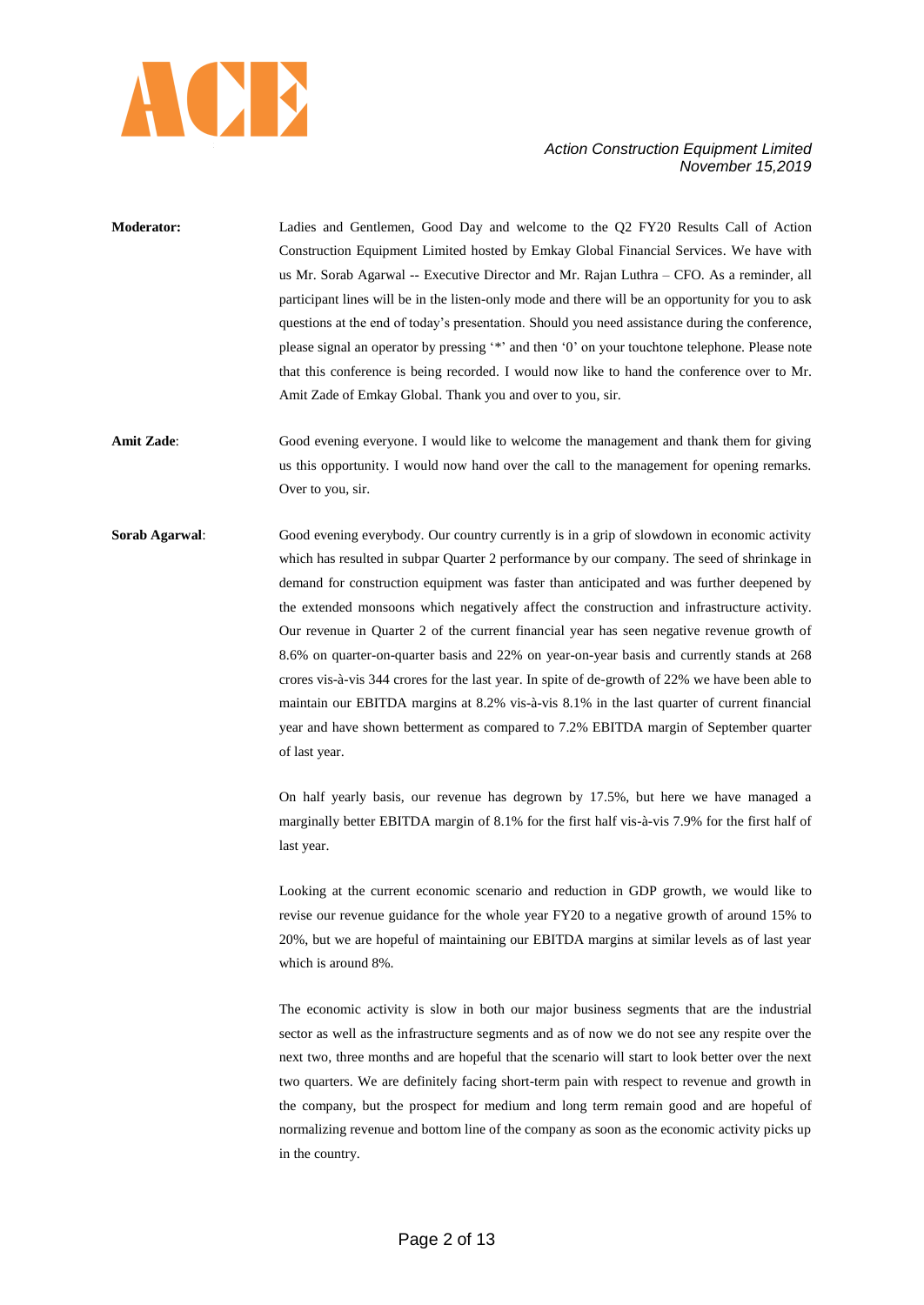

I think that is it for me with the initial address and I think we can take questions.

**Moderator:** Thank you. We will now begin with the question and answer session. The first question is from the line of Rajiv Maheshwari from Praj Investments. Please go ahead.

- **Rajiv Maheshwari:** Though the sales have fallen much more than expected, but what we have been able to maintain at least the profits figure so that looks quite okay. I have a couple of questions the tractor sales have been impacted too much means if I see the last year same quarter it is almost half, so this is the thing which needs to be clarified what exactly went wrong because other things are still okay considering the current scenario and the other part of the question is how do you see the impact of scrappage policy for your company in terms of scrapping of old vehicles so we would be increasing the demand or how would it impact the crane industry as well?
- **Soar Agarwal:** To answer the first part of your question with respect to tractors. Yes we have performed miserably in the agri side in this quarter and to be very frank for reasons really beyond our control and we really do not know those reasons as well, but yes primarily they can be attributed to because the market has shrunk with respect to agri so all the bigger players have been very aggressive in the market with respect to their prices and schemes and offers and apart from that yes we definitely seeing some funding crisis with respect to the tractor industry and especially the smaller players, but yes we have performed miserably in this quarter with respect to tractors.

With respect to second part of your question the scrappage policy definitely will lead to some sort of replacement demand taking place, but with respect to construction equipment it generally also happens in about every 10 to 12 years that is the average life, but we are sure yes with the concrete policy in place there are some improvement in numbers should be visible.

**Rajiv Maheshwari:** And just wanted a quick clarification on the buyback part since I think may be last few days are left so how do you plan to take this forward means you are planning to use the entire amount as such or you will just go slower is this because what I observed is when the prices were very low in the range of Rs. 50 to Rs. 70 to Rs. 75 then suddenly there was no buyback as such and now since last may be month you have again started, but the quantity is not much on the daily basis, so what is the plan for the last few days which has been left for the same?

**Sorab Agarwal:** I think we will continue in the same fashion as what we are doing as of now and I think we intentionally did not buyback at very low prices so that genuine investors could take benefit of that opportunity. What we are doing we will continue in the same fashion we have five, six more training sessions.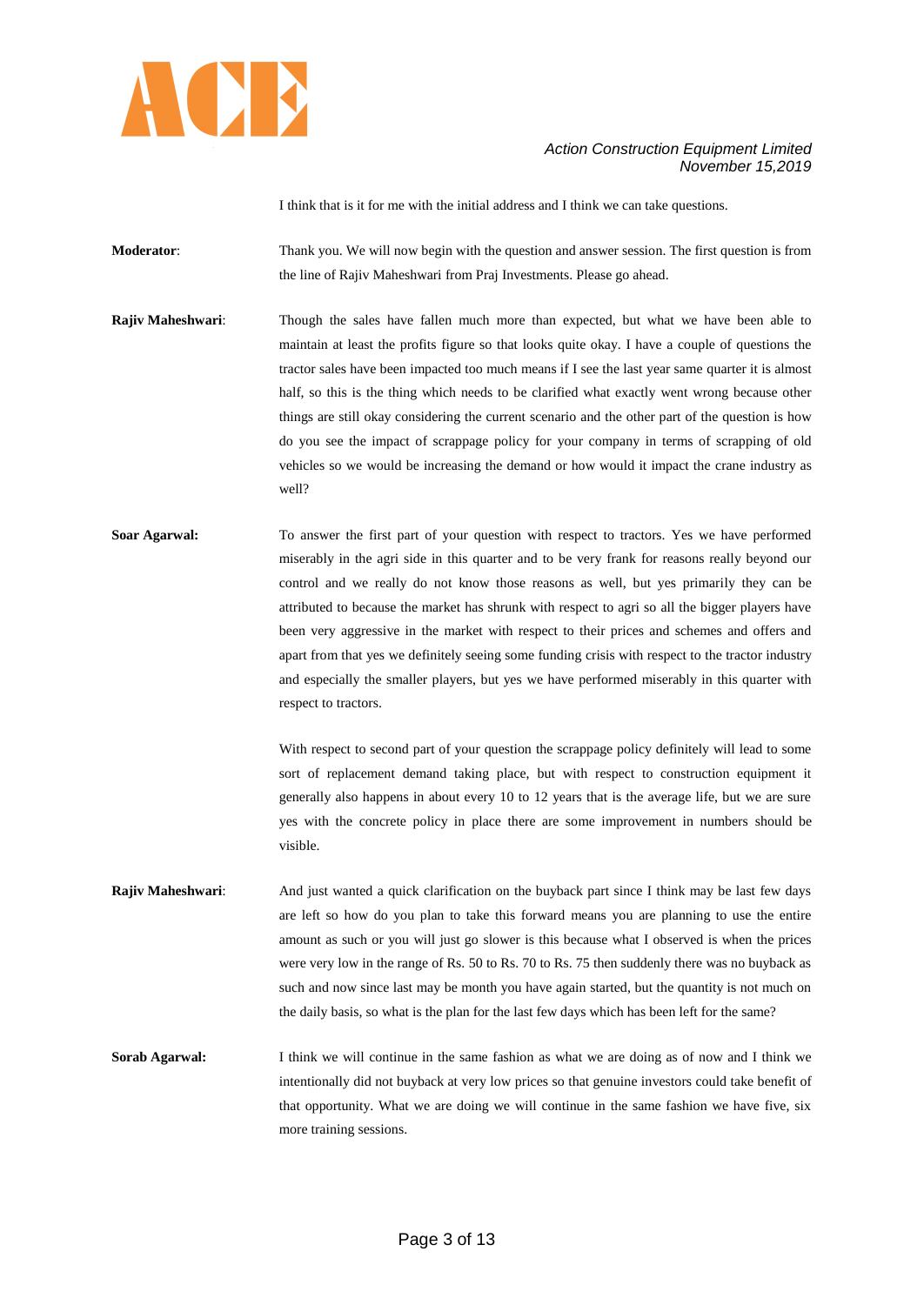

- **Rajiv Maheshwari:** So the plan is to utilize the entire 34 crores or how do you utilize because the long term prospects are good these prices are very good to buy because earlier it was the upper limit was set at 125, so anything below 100 would be a good in long term for the company as well as the shareholders?
- **Sorab Agarwal:** We are sure that we will reach about 90%, 95% of that amount we are already at about 80%, 85% as of now.
- **Rajiv Maheshwari:** So almost it would be touching 100%.
- **Sorab Agarwal:** Yes may be it will touch 100% that is what we will try for.
- **Moderator**: Thank you. We have the next question is from the line of Chirag Shah from ICICI. Please go ahead.
- **Chirag Shah**: Sir, first of all you can help me with the volume numbers for cranes and material handling equipment agri tractor sold for the quarter and the first half?
- **Rajan Luthra:** You want number for the quarter or for the first half full?
- **Chirag Shah**: Both sir it would be helpful?
- **Rajan Luthra:** Pick & Carry 1,180.
- **Chirag Shah:** This is about the quarter right sir?
- **Rajan Luthra:** I will speak the first quarter numbers and simultaneously for the half year also, Pick & Carry is 1180 for the first quarter and the second half year is 2,444, Mobile tower Crane is 16 and 29, Fixed Tower Crane 36 and 66, Crawler Crane 1 and half year is 2, and tractors 522 and 1190 Backhoe 60 and 127, Forklift 204 and 438, Compactors 11 and 20, Graders 6 and 10, Truck Mounted Cranes 2 and 10, Harverters 10 and 16, Rotavators 156 and 399, Piling Rig 1 and 4.
- **Chirag Shah**: Sir, in this quarter if I look at the EBIT margins of the crane segment so they have improved both on a YoY and QoQ basis, so is it the price hike last half that that we have taken is helping or it is price of raw materials have gone down and simultaneously we could offer them discounts to the clients?
- **Sorab Agarwal:** I think it is a mix of both the things. Steel prices further pulled of a little and obviously whatever price reduction that was to be passed on to the vendors. So that was also happening and simultaneously the benefit of price increases also more or less come in now totally so I think it is a mix of both I would say.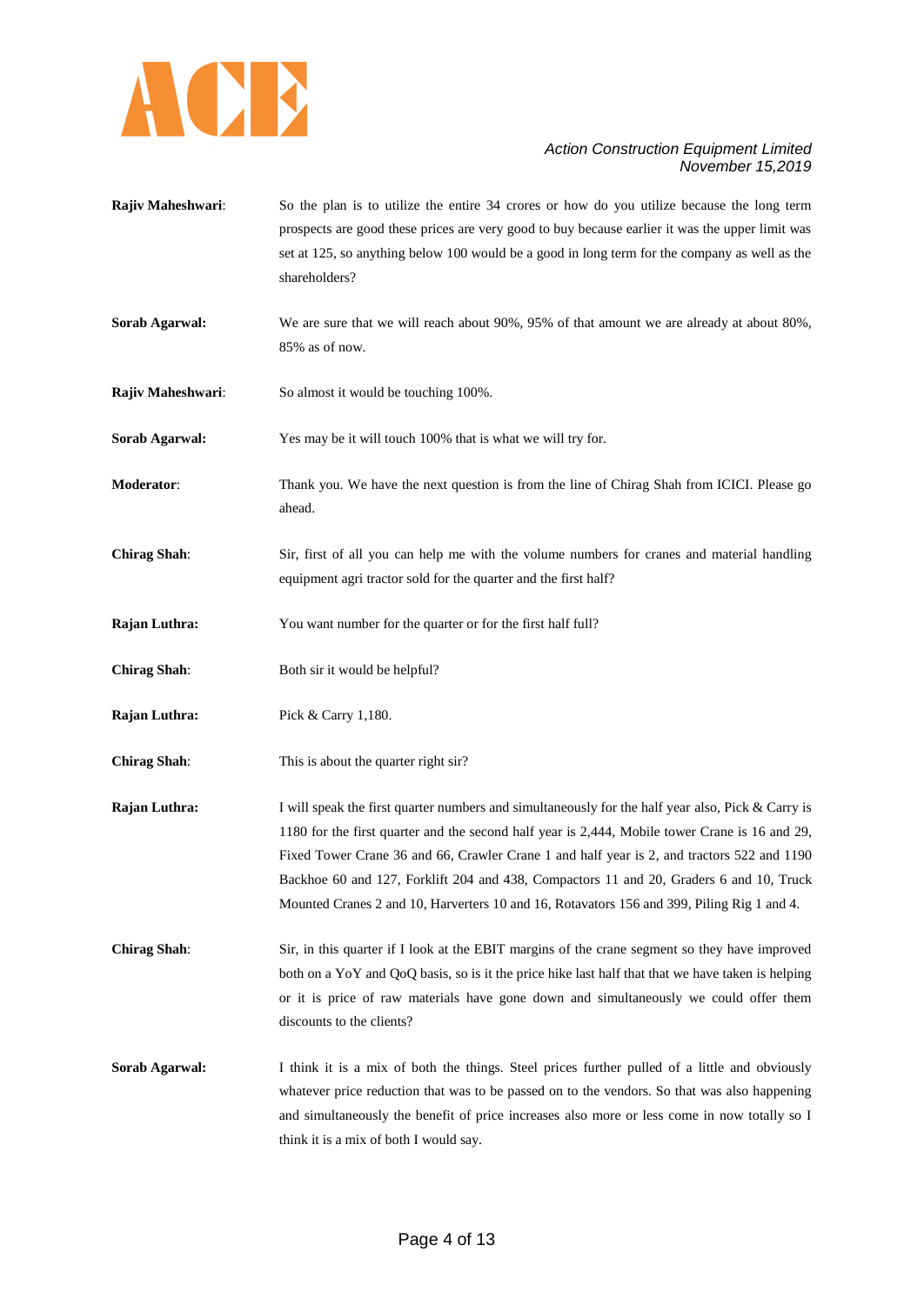

- **Chirag Shah**: So any further chances of price cuts from here on if do not improve dramatically on the ground?
- **Sorab Agarwal:** I mean we do not want the first to do it because we see no reason for the market are down, numbers are down and to do a price for in this scenario will not be logical, but yes we will play along with the market if that happens.
- **Chirag Shah**: I know things are pretty much bad on the ground, but are you seeing any green shoots or any signal that might lead to a conclusion that this might not be this quarter or next but somewhere around in next fiscal you might see a strong rebound in growth or probably still far away to think of?
- **Sorab Agarwal:** I am generally a pessimist and gong by that I do not want to discourage anybody, but all I can tell you that October being a festive month and generally there is some sort of a spurt in growth whether it is 10%, 20% whatever for that month it happens in and around Diwali and luckily for us that Navaratri part was also there, but still we did not see any rebound in growth as compared to September and October and I can just tell you as of now November is miserable so I do not think we are thinking very long we are just thinking how to save our skins as of now.
- **Chirag Shah**: And sir in your initial remarks you mentioned that you are looking for 15% to 20% kind of decline in this year so would it be mostly led by cranes or the other businesses or it is spread across all the segments?
- Sorab Agarwal: See predominantly it will be cranes and in the construction equipment sector we were expecting a 30%, 40% growth but that will go down to may be only 20%, 20%. In Forklift instead of growth we will see some negative growth or maybe 5% to 10% and yes there can be some negative growth in the tractor part also because we have paid very badly in the first half. So even if we do good will not be able to you know come back to normalcy in this year with respect to tractors.
- **Chirag Shah**: And sir if I look at your balance sheet your balance sheet has not deteriorated to the extent you had to borrow working capital loans during the quarter so what was the reason sir I cannot connect the dots on the balance sheet as in your receivables have gone down inventory is not that much up dramatically, but from March quarter to this quarter short-term wise are up by 70 odd crores?
- **Rajan Luthra:** Basically see what happens is you are right your inventories has gone up and the second impact is mainly of the creditors, but if you compare the borrowing as compared to September of 18 then it is not so bad because you did not have the figure of December 18 so probably your comment is right, but by the end of 20 FY20 I think we should be at the similar levels as compared to last year of the same working capital because normally at the yearend we become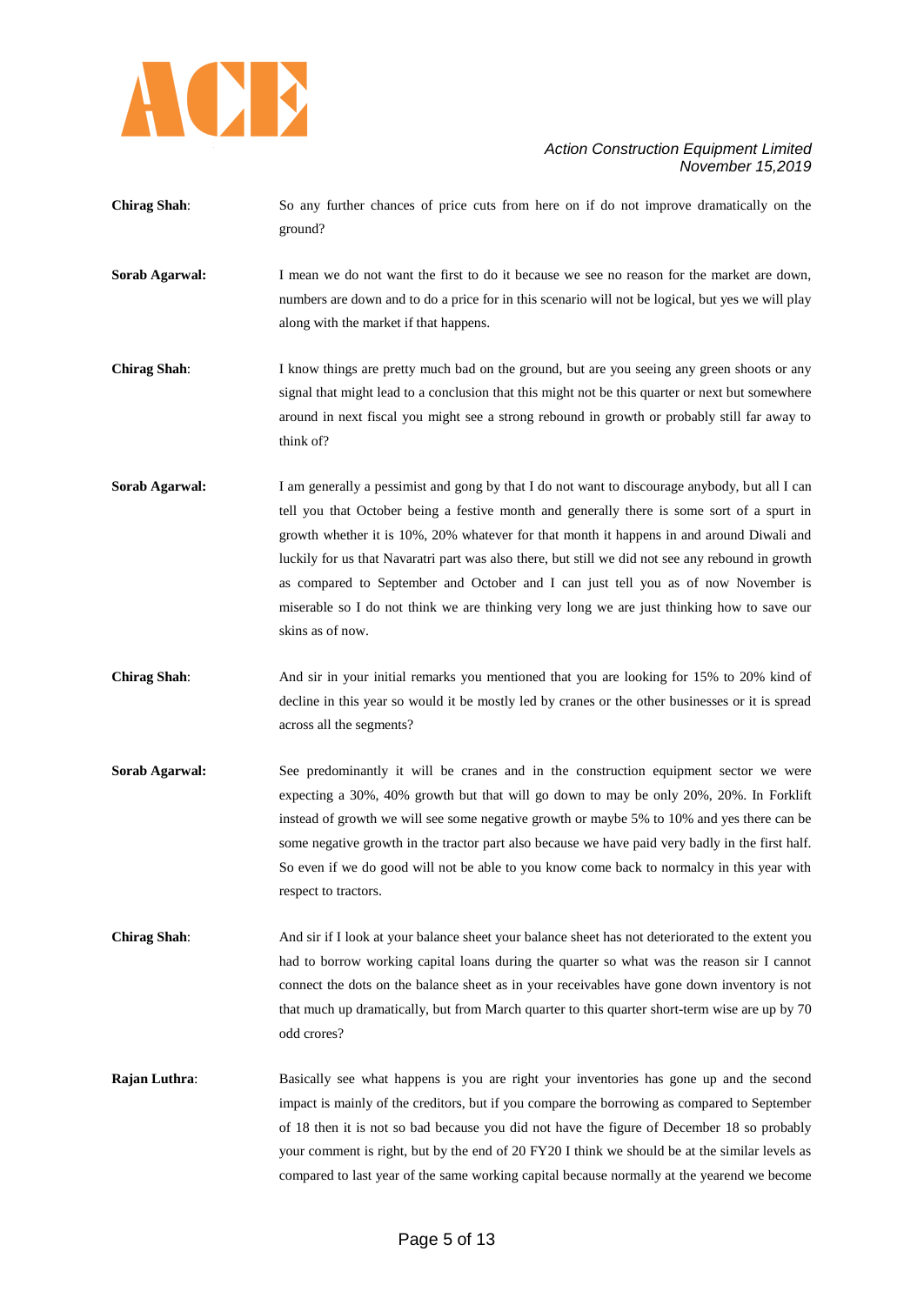

slightly more aggressive in terms of vendor payments and all those types of things and we should be similar, but if I tell you the last year figures of the September 18 borrowing it was 108 crores which went down to 53 crores so right now we are 118. So I have the firm opinion that probably by end of the same March 20 we should be nearly similar levels to the March 19 figures and in the month of June quarter ending June it was 31 so we have already started improving from June quarter and probably December quarter will be much better and March will be similar to last year levels.

- **Chirag Shah**: Sir just one last question more on micro side so is it more related to the execution of the capital good companies or your end user clients is it impacting demand or is it more the liquidity issue from the NBFC segment that have stopped financing or they are degrowing their own growth is impacting the overall material handing sector?
- **Sorab Agarwal:** No, I think there is overall slowness with respect to the end user industry they are being less aggressive and also I would attribute little bit to the NBFC or the banking part and I think it is more a question of even with respect to banks or even with respect to end users of their may be their willingness and their capability the willing are not capable and the capable are not willing the same goes for the banks also. So it is a very funny scenario and to be very frank with you we are really not been able to attribute what has caused such a drastic slowdown all of a sudden. We have racked our brain in and out, but we have not been able to pinpoint to a particular reason because it had a slowdown quite a bit and going forward I am sure this quarter to GDP numbers are even going to be worse and Quarter 3 might be worse than Quarter 2 what we are seeing as of now.
- **Chirag Shah:** So just one last data point as in what is the kind of price correction you have taken throughout the first half if you can quantify at least in the sales segment?
- **Sorab Agarwal:** No, there has been no reduction in price. No hike, no reduction really we did hike a little 1% sometime in August, but there has been no price correction as of now nothing. We cannot afford to do it.
- **Moderator:** Thank you. We have the next question is from the line of Sanjay Dam from Old Bridge Capital.
- **Sanjay Dam:** You are doing quite well in very prime times.
- **Sorab Agarwal:** When the going gets tough the tough get going I do not know whether we are tough or not but we are suffering.
- **Sanjay Dam:** So I thought in every call have spent a little bit of time in just discussing how you have been upgrading and improving your product mix. Now in the domestic market clearly nothing much is happening for the time being at least, but would you like to say a few words on exports can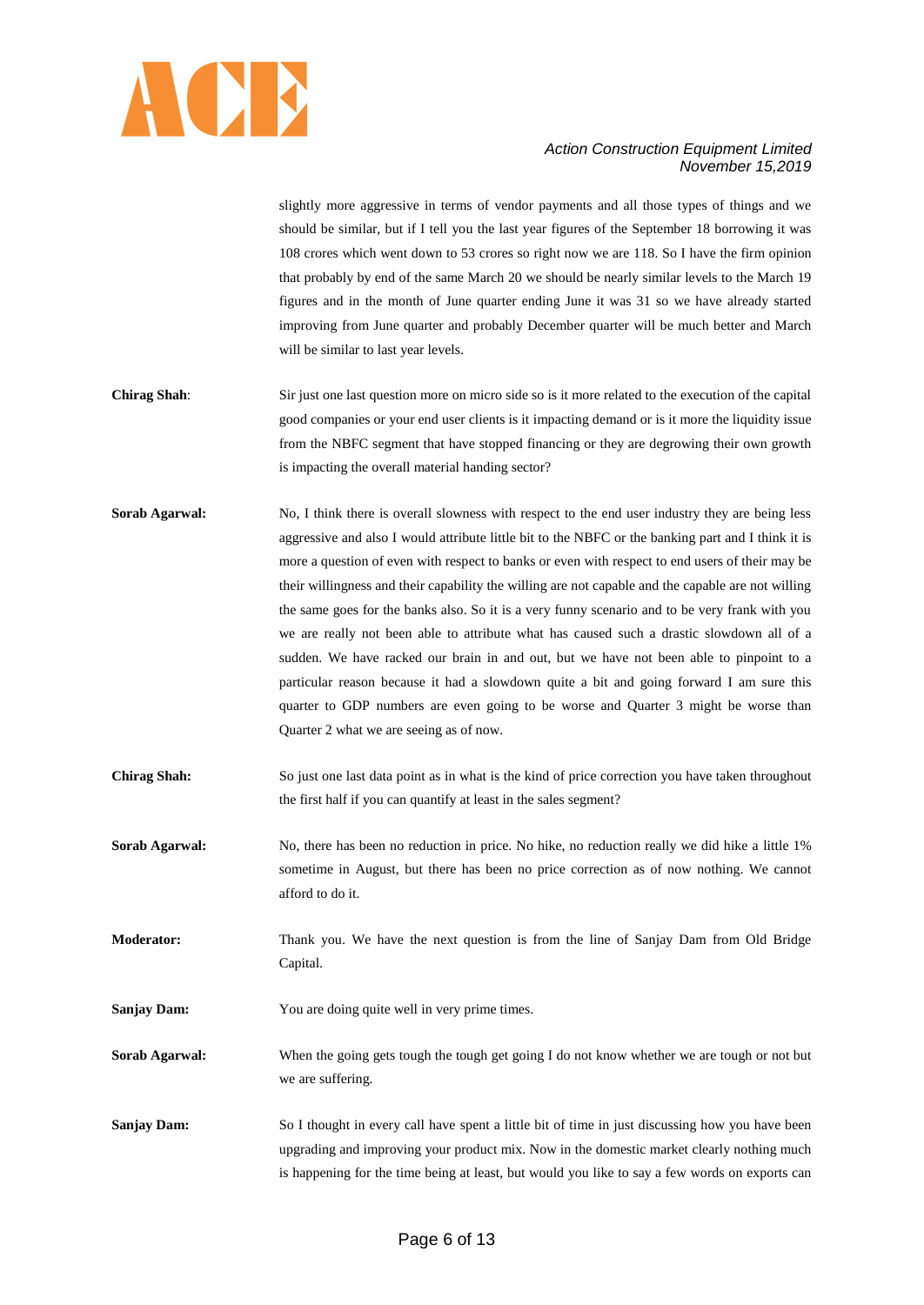

meaningfully do so between the times when we left off in the last call and now how are things looking up are there very dramatically different from what they were last time?

**Sorab Agarwal:** Yes you see the whole of last year if I am not wrong we did close to about 5.5%, 6% of export revenue in our total revenue and in the first half of this year we are already at about 7.5% revenue share with respect to exports and we are targeted about 9% to 10% in this current year with respect to export revenue as a percentage of total share. So we are hopeful that somewhere around 8%, 9% still achievable by end of March.

**Sanjay Dam:** I would like you to address it the other way round because domestically not growing the percentage of exports anyway will increase, but in absolute term how is the progress that we have been making?

**Sorab Agarwal:** I think even in absolute terms we should be able to do much better because we already have a good sizeable export order from government department of a particular country and hopefully it should start to get executed within this quarter or next quarter and that is sizable business. It is about 70 crore orders for certain types of machines. So we are trying very hard it has been funded through the Exim Bank of India, so the commercial procedure is on so as soon as we start to get VLC which we are expecting in the next one month. So we should be able to add that revenue to our bottom line and top line both yes.

**Sanjay Dam:** Do you see whatever happened in the agri part of your business. So clearly there are more aggression from bigger players who also want to get a bigger shares of the action since there is a problem anyways, but on the commentary that we heard of late was a little bit encouraging, so basically they are hinting at some kind of pick up so do you see that making any difference to you or it really does not matter much?

**Sorab Agarwal:** I think so you know with all our internal discussions and deliberations on this issue I mean why we suffered so much with our teams sales team specially. So we are definitely looking up for doing much better job in the second half including this quarter. So we are hopeful that yes somehow first half has been miserable, but yes we will definitely bounce back that should not be an issue.

**Sanjay Dam:** Numerically at least you should be better off just one quarter?

**Sorab Agarwal:** Actually we will bounce back this quarter; next quarter we will start our growth trajectory and again next year.

**Sanjay Dam:** Yeah one more quarter of 350 crore plus top line in the base it should be at least from the point of view of base much better otherwise I do not know again how long it will take for you to reach that somewhere around 280, 300 crores quarterly run rate that really should?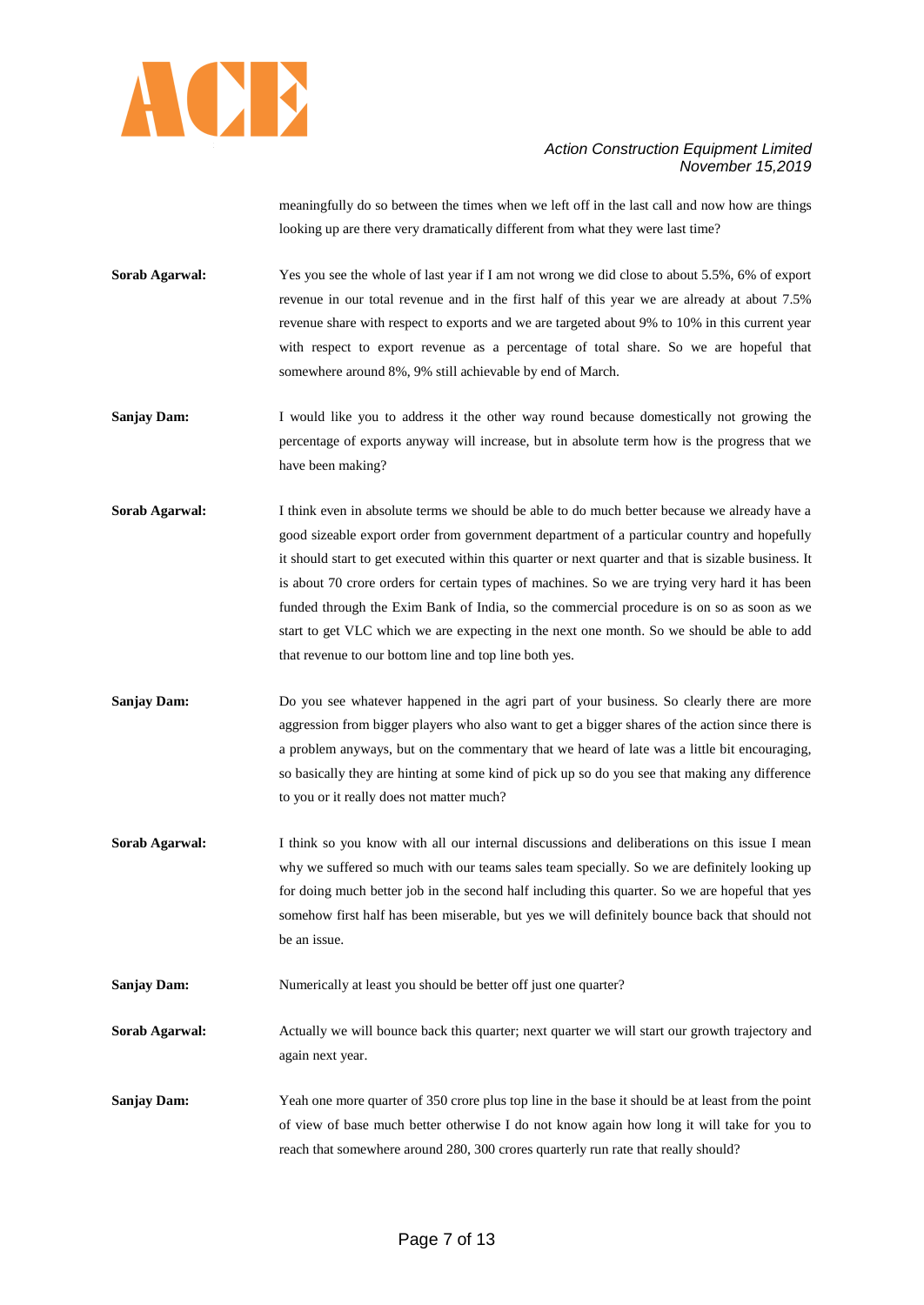

- **Sorab Agarwal:** We should be able to do that in the next quarter. I would have thought so because see again what happens December, November as it is going pretty slow December is generally slow owing to a lot of the retail market side they want to postpone their purchases to January and generally it always fix up but like Diwali was bad I mean the month was not that great not bad but there were nothing really happening and that is now also we also ended up increasing our inventories because you know we were sought of geared up because extended monsoon and everything for the first week of October and then Diwali was at the end of the month, but it never flowed that way. So I am hopeful January we should see some sort of bounce back, but I think only time will tell.
- **Sanjay Dam:** And any comments Luthra ji on the balance sheet anything you would like to tell us how differently things would get can?
- **Rajan Luthra:** I think from the balance sheet point of view we were strong and we are still strong and I do not see any issue in terms of our balance sheet because liquidity is good we do not have any liquidity issue, we do not have any issue on the in spite of our buy back going on probably the cash balance will be was not dip significantly as compared to last year definitely point of concern was only the inventory which we are taking care of and I am sure the way what we do in the company in the last so many year that we become aggressive and in terms of inventory especially in the last two quarters and focus we will be doing it we have already started focusing and taking corrective action on the inventory front and all that rest all other heads for the balance sheet I do not see any concern and it is a strong balance sheet in terms of liquidity, cash flows, no concerns, no bad debts nothing. So we are very strong in terms of the [23:20].

**Sorab Agarwal:** Yeah I think only the inventory is a little bit elevated to 40 crore.

**Rajan Luthra:** Inventory and linked to the borrowing only then I think we will take corrective actions.

**Sorab Agarwal:** And that also primarily happened like I mentioned in the month of September we are getting ready for a slightly bigger October and the month was opening with Navaratri in place. So we actually had an inventory buildup end of September which we generally take care end of every quarter, but in this quarter last quarter we actually had a buildup in place to take care of October which never got utilized to that level. So I am sure within this quarter and by end of March inventory would be normalized to our normal about 65 days to 70 days.

**Sanjay Dam:** Yeah so that would be about 200 odd crores right which you were at March 2019 if I recall?

**Rajan Luthra:** That should be I would say yes this should be coming down to about below 200 crores 180 to 200 crores and last and not the least that the number of shares are going down so EPS will improve, and all other ratios will improve what we have done in the past.

**Sanjay Dam:** So basically we are having a roughly around 4% lower equity?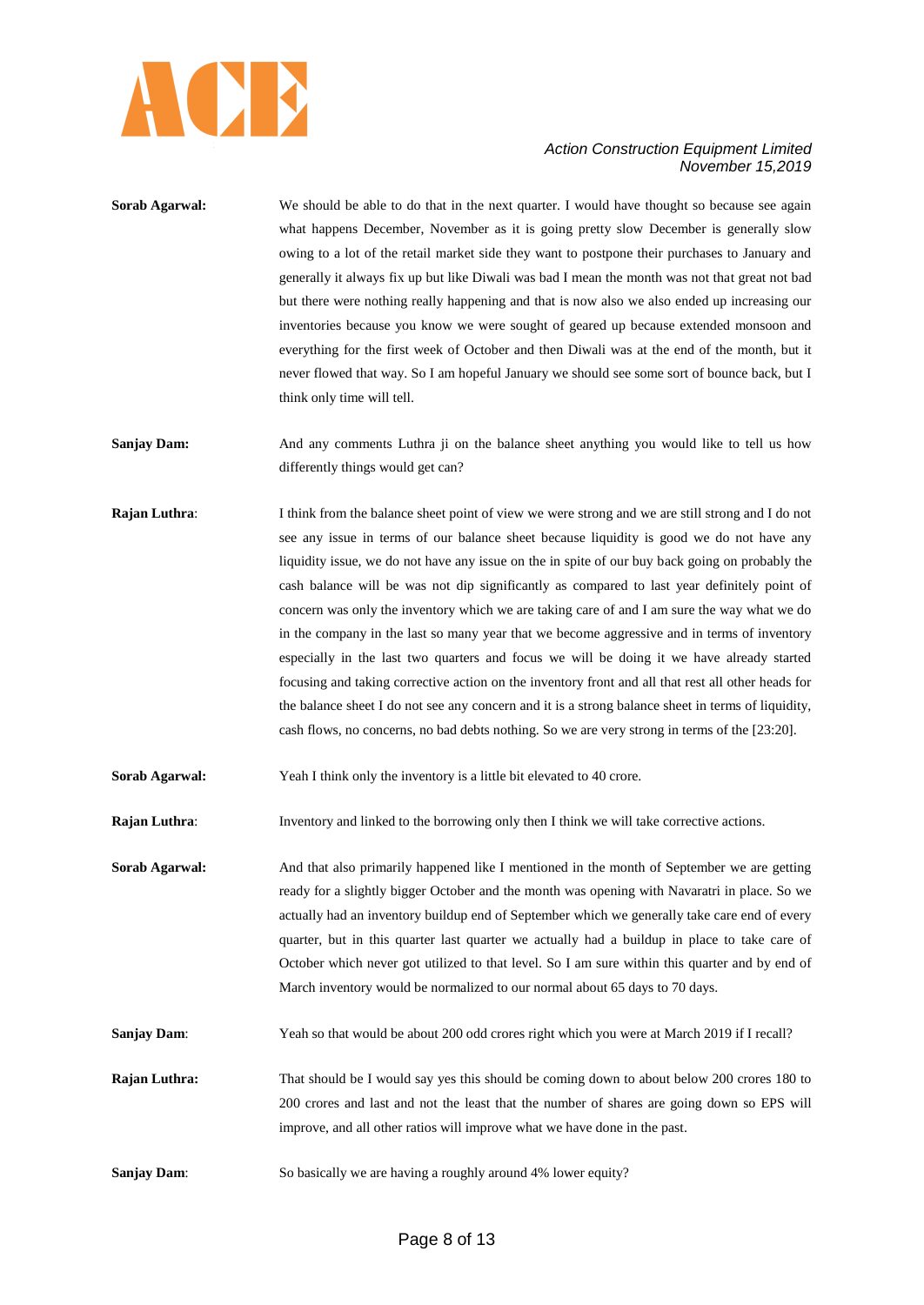

- **Rajan Luthra:** Yeah equity probably number of share down will be something about 34 lakh, 35 lakh from 1,170 the number of shares probably it will come down to 1,140 or something like that slightly lower than that.
- **Moderator**: Thank you. The next question is from the line of Jasdeep Walia from Infina Finance. Please go ahead.
- **Jasdeep Walia:** Sir what is happening on the defense side earlier you were quite bullish on increasing sales from defense, so any update there?
- **Sorab Agarwal:** Yes we are still working on lot of projects, but yes the gestation time still continues to keep on increasing a little bit here and there. So all that activity is still very much on and they will bare fruits as and when the defense decides we are ready, and we feel did a lot of equipment for test and trials and lot of them have been approved as well.
- **Jasdeep Walia:** So this year sales from defense will increase from last year by any significant margin?
- **Sorab Agarwal:** I think should be similar in this year.
- **Jasdeep Walia:** And more interesting projects that you have backed from the defense market any incremental which apart from what you have already told us?
- Sorab Agarwal: Nothing really I think all similar things are in motion and some of them have to fructify whether this happens by end of this year or early next year it will depend on that.
- **Moderator**: Thank you. We have the next question from the line of Aman Shah from GK Investments. Please go ahead.
- **Aman Shah**: Sir, my question is on book keeping question I see balance sheet plant and equipment has increased by around 60 crores and at the same time there is monetization of some capital advances is there any commercialization of any fixed asset that we have done?
- **Rajan Luthra:** See basically what there is we have paid some advances for an office blog which was appearing in capital advances for which we already got the position so that does not capitalize. In terms of demonetization of some capital assets that is actually what some of the equipment which are given on the rent when we have sold those machines. So when we sold we just have to write back the capital assets and sell it as an inventory. So these are the two figures only.
- Aman Shah: So thing is that we have increase because of office blog that has come?

**Sorab Agarwal:** That is right.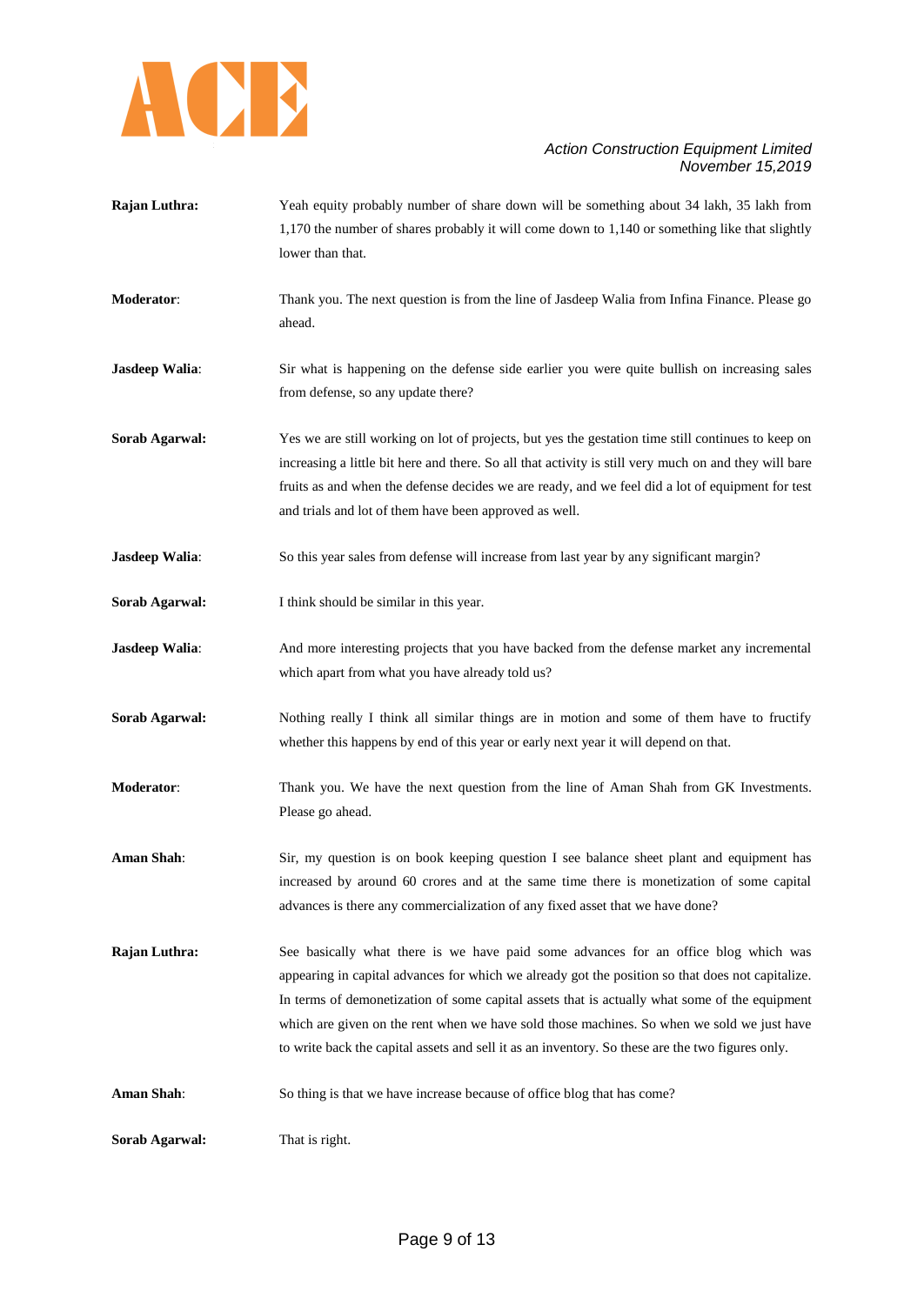

**Moderator**: Thank you. We have the next question from the line of Rohit Prakash, an individual investor. Please go ahead.

**Rohit Prakash:** I just wanted management thoughts on the numbers have generally been quite volatile obviously because it is depended on the capital cycle, capital good cycle in the country, so any thoughts and over the last year we had a lot of commentary on how we would be using exports in defense to sort of counter there was potential JV with the European tractor part and, etc., so any thoughts going forward medium to long term how do you intend to counter this going forward?

**Sorab Agarwal:** See like I just said earlier also with respect to exports yes the quantum the total revenue is definitely going to be increasing in this year and we are working very hard to push it further and we have already back the big order from one of our neighboring countries which is funded by Exim Bank so hopefully that should go through in Quarter 3, Quarter 4 wish hopefully so we should be able to add that reasonable sizable amount to our resolution and similar things are also in progress in the defense with respect to different equipment that we have fielded at [29:20]. So yes export business will definitely be increasing about 30%, 40%, 50% or may be more in this current year. Defense unfortunately in this year is going to remain stagnant so yes we are doing all possible activities that can be done to increase our business in these two spheres that is all I can say as of now.

**Rohit Prakash**: I mean I did not take this forward any other space you think you can tie up in a way I think even tractors are counter cyclical lever for your business so on tractors or any other segments do you think you can target going forward?

- **Sorab Agarwal:** Internally we have sort of product segment you know which we will take up shortly over the next two, three four months and it will take at least about a one year gestation to come out with it. Unfortunately I do not think I will be able to discuss about that right now because we are keeping it very confidential and it is some sort of a product it is really not a construction equipment, but yes it is a mobile machinery which will be required in every city in every state of our country going forward with infrastructure being in place. So we just want to keep it in wraps till such time we started.
- **Rohit Prakash:** And just wanted your thoughts on I mean general we see given the scale of operations that we many of the companies in India have we are able to get sort of we are able to manufacture at a lower cost as compared to some of the peers in developed market, so is that an opportunity that you see and in the space that you are in and if yes I mean how large is it or some thoughts on that particular angle?
- **Sorab Agarwal:** Yes this is a good opportunity which is available and specially in the last one to two years some people have contacted us and we are actually working on one proposal as of now some sort of contract manufacturing, but obviously once it goes through then perhaps we should be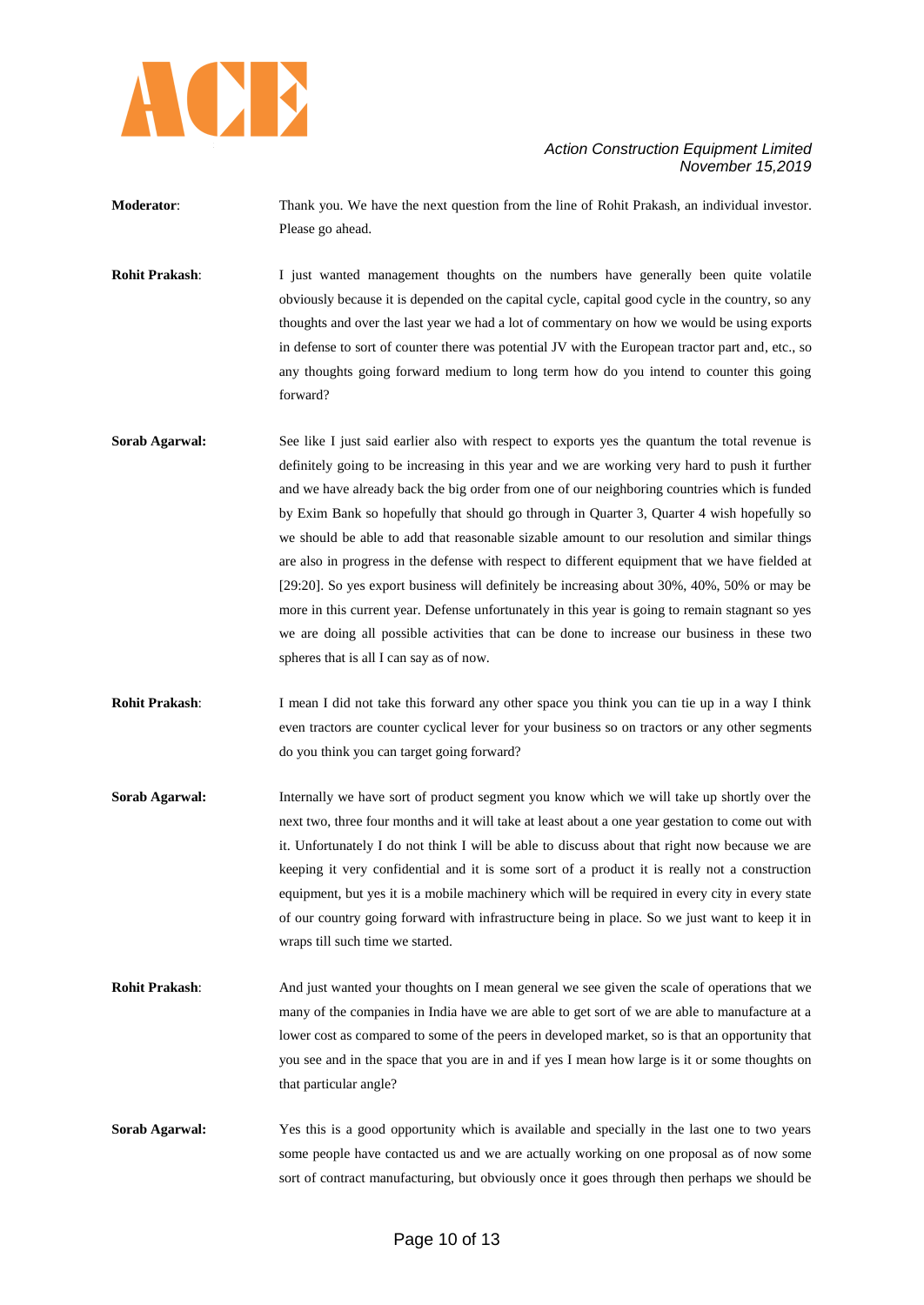

able to share the details for it and if it goes through it will happen in the next three, four months.

- **Rohit Prakash:** And coming back to the demand side again as you mentioned I mean you were quite clear and transparent in how you see the whole thing, but one curiosity I had was from the government side generally we have seen that lot of the infrastructure projects are from the government side, is there some delay in cash release or payment delay on that front which is leading to a slowdown that you see from the coming are you hearing something from the client on that as well?
- **Sorab Agarwal:** I think that is one of the main reasons that the cycle has slowed down that the award of fresh works and obviously the payment cycle and this was perhaps one of the main reasons why IL&FS also grumbled so about 15,000, 16,000 crore worth of money was in arbitration with NHAI and all they needed was 3,000, 4,000 crores to tied-over the crisis at that time. So government is at least trying to improve it but I do not think there is any practical improvement as of now because it sees even the government is cash trapped.
- **Rohit Prakash:** So I sort of dropped off the call in between so I am apologize for the repeat questions we had developed a new crane for which I believe you were trying to get a patent and etcetera and which we said was a higher margin product as well, how is that performing?
- **Sorab Agarwal:** Yes it has picked up well and we have showed some reasonable number in the last quarter and in a way that would have also been adding a little bit here and there to our margin stability even on a 20%, 22% reduction in revenue. So you know what happens is a slightly high cost machine and when the market is finding it tough to even buy the low cost machines. So let us say the off take is perhaps not what we would have thought it would be, but I am sure it will pick up there is lot of interest perhaps everybody is interested and even tomorrow we are expecting a Delhi Metro safety team at our plant to approve that product so that would mean that perhaps over the next six months, one year only these types of machines would be deployed at metro. So that is type of thing because they also want more safety, more stability and better working so if that happens it is going to be a jackpot so let us see a lot of things are in progress and we have already delivered these machines to more or less most of the top companies including L&T and we have got very good feedback and I mean it will plan out. Unfortunately we have caught at the wrong time at the last three, four months because getting a customer to sell out 50% or 40% more over the traditional machine although he is getting much more out of it slightly difficult.
- **Rohit Prakash:** That is quite good to hear that the feedback from the customers have bought it is quite encouraging and we have more customers coming to check the products out. The last question I have I mean I could not quite clearly understand so when the share price did go to 50 the reason I mean I did not understand the reason why the company did not purchase share could you explain a little further?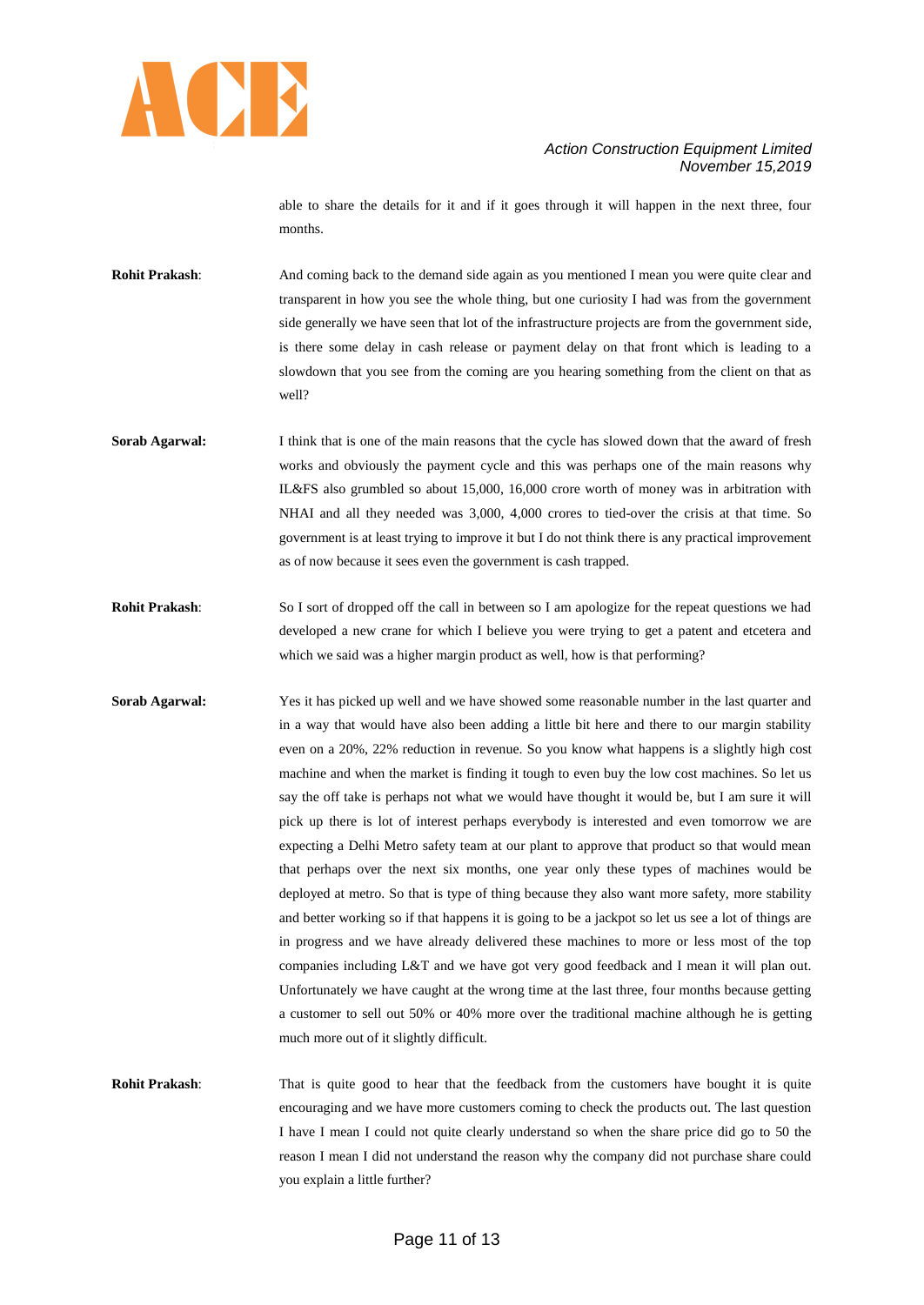

- **Sorab Agarwal:** It is not that we were not purchasing shares we were even purchasing at that time, but yes maybe not aggressively and that was just a joke as you said maybe we will have an opportunity for genuine investors to come in at that price and so that we do not gobble up all the shares.
- **Rohit Prakash:** I mean going forward I believe over the next one, two years we have enough capacity to serve the demand, am I right in thinking so?
- **Sorab Agarwal:** Yes we have you know currently even in cranes we are working at only at about 35%, 40% because only four, five, six month we expanded our capacities. So I think we have enough capacity to do a two and half times revenues from here as of now.
- **Rohit Prakash:** I mean this might not be an intelligent question at this point of time but any points of having one more any thoughts of having one more buyback given the attractive price and where are you positioned or do you want to see sales come back before you deploy capital for that again?
- **Sorab Agarwal:** I do not think that will be possible at least for the next one year because as per SEBI guidelines and as per the net worth of the company by the formulas which it is setup so anything like that would be at least one year away and I hope the price is not struggling at that time.
- **Moderator**: Thank you. We have the next question from the line of Sandesh Shetty from PhillipCapital. Please go ahead.
- Sandesh Shetty: Sir, what is the CAPEX guidance for the remainder of the half year?
- **Sorab Agarwal:** Hardly anything as such and we conserve everything we can.
- **Sandesh Shetty:** And sir with regards to I miss on the volume number if you can please repeat the number for Harvester, Rotavators, and Filling Graders.
- **Rajan Luthra:** I am telling you the numbers for this quarter it Pick & Carry is 1180, Mobile Tower Crane 16, Fixed Tower Crane 36, Crawler Crane 1 and Tractors 522, Forklift 204, Truck Mounted Cranes 2, Harvesters 10, Rotavators 156, 1 piling rigs.
- **Moderator**: Thank you. We have the next question from the line of Sanjay Dam from Old Bridge Capital. Please go ahead.
- **Sanjay Dam:** The peak quarterly turnover that you had done some time back what utilization we had reached in the crane segment sir?
- **Sorab Agarwal:** I think we are working at about 80 odd percent if I am not wrong.
- **Sanjay Dam:** So that would be somewhere around turnover of may be 370 odd crores?